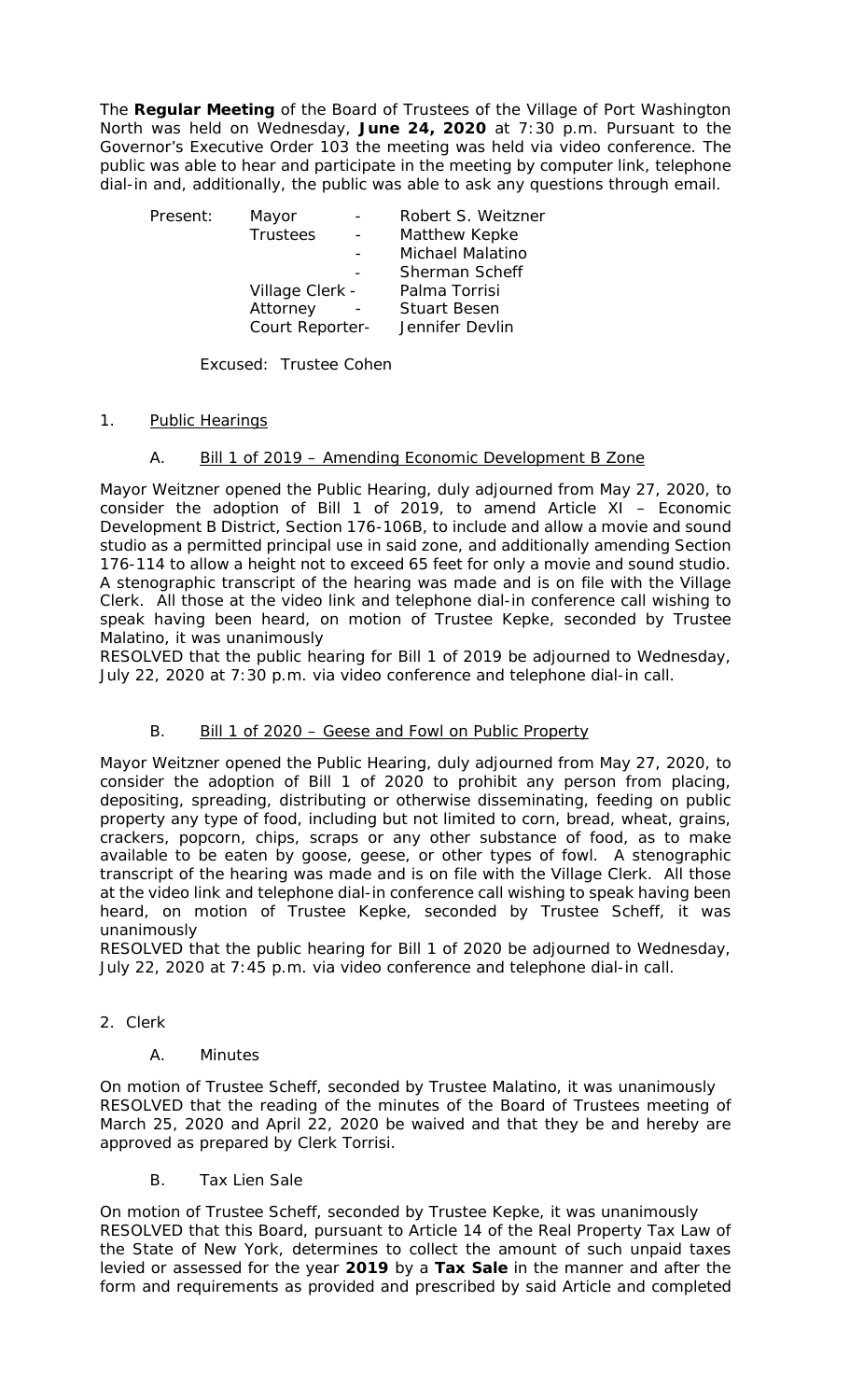subsequent to the 20th day of March **2020** but not later than July 31, **2020** in accordance with Section 1452 subdivision 4 of the Real Property Tax Law; and BE IT FURTHER RESOLVED that pursuant to Section 1452 of the Real Property Tax Law, the Treasurer of the Village of Port Washington North will sell at Public Auction in the manner provided by law on the **31st day of July 2020** at 12:00 noon at the Village Hall, 3 Pleasant Avenue, Port Washington, New York, parcels of real estate to discharge taxes as assessments for the fiscal year ending May 31, **2019**, fees, interest and charges which may be due thereon at the time of such sale.

Vote was recorded as follows: Trustee Kepke-aye, Trustee Malatino-aye, Trustee Scheff-aye, Mayor Weitzner-aye. Motion carried.

#### 3. Treasurer

A. On motion of Trustee Kepke, seconded by Trustee Malatino, it was unanimously

RESOLVED that the reading of the General Fund Abstract of Vouchers #222, totalling \$238,750.21, be waived and that it be and hereby is approved as presented by Treasurer Bella.

Trustee Scheff stated that he reviewed the bank statement reconciliations from February through May 2020.

4. Reports

A. Public Works

1. On motion of Trustee Malatino, seconded by Trustee Scheff, it was unanimously

RESOLVED that the report of the Public Works Department for June 2020 be accepted as prepared by Superintendent Novinski.

2. The Board directed the Public Works Department to post and then remove the dead curb trees in front of 20 Orchard Street and 30 Fishermans Drive.

#### B. Building Department

1. On motion of Trustee Malatino, seconded by Trustee Scheff, it was unanimously

RESOLVED that the Building Department report for May/June 2020 be and hereby is accepted as prepared by Superintendent Barbach.

#### 2. Sign Permit Applications – Stop & Shop, 65 Shore Road

On motion of Trustee Malatino, seconded by Trustee Kepke, it was unanimously RESOLVED that the following sign permit applications of Stop & Shop, 65 Shore Road, Port Washington, New York (premises designated on the Nassau County Land & Tax Map as Section 4, Block Q, Lots 10, 34 & 128 and Section 4, Block 4, Lots 8, 27, 34-37), be and hereby are approved in accordance with the schematics submitted on June 9, 2020 and bearing the latest revision date of 04-23-20:

- PA2020-103, a 14-inch high by 29-foot 8-inch long by 3/8-inch deep wall/store front advertising sign
- PA2020-104, a 14-inch high by 16-foot 5-inch long by 3/8-inch deep wall/store front advertising sign
- PA2020-106, a 9-inch high by 12-foot 4-inch long by 3/8-inch deep wall/store front advertising sign
- PA2020-107, a 35.5-inch high by 93.75-inch long by 3/8-inch deep pole sign panel
- PA2020-108, an 8-foot 6-inch high by 43-foot 7-inch long by 8.25-inch deep wall/store front advertising sign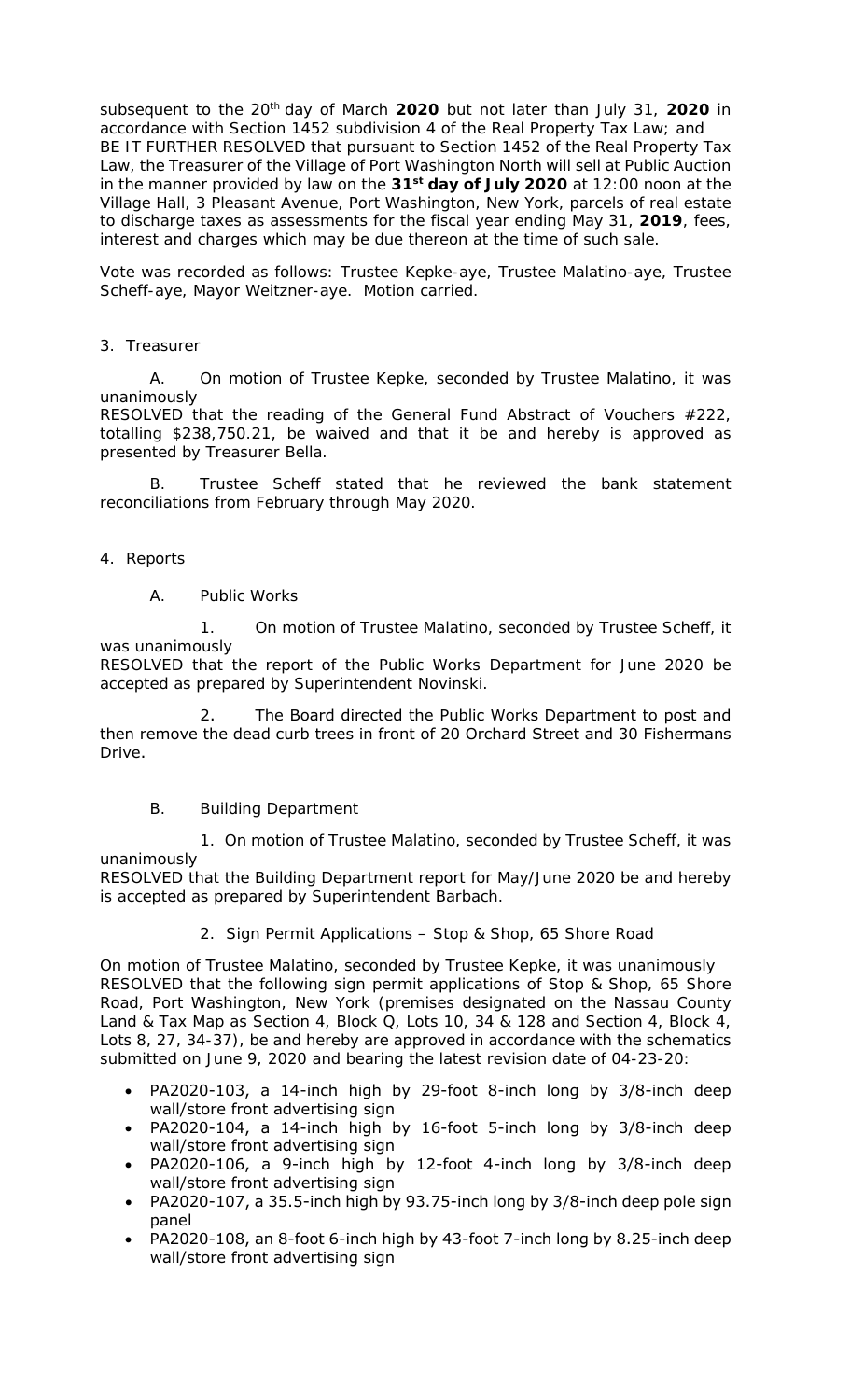• PA2020-109, a 24-inch high by 13-foot 2-inch long by 3/8-inch deep wall/store front advertising sign.

3. On motion of Trustee Kepke, seconded by Mayor Weitzner, it was unanimously

RESOLVED that Building Department fees for non-permanent, above-ground pools be waived through September 15, 2020.

4. On motion of Trustee Malatino, seconded by Trustee Scheff, it was unanimously

RESOLVED that the sign permit applications PA2020-111 and PA2020-112, denoting drive-up parking spaces, for of Veronica Prezioso of Kimley-Horn on behalf of Target Corporation, 101 Shore Road, Port Washington, New York (premises designated on the Nassau County Land & Tax Map as Section 4, Block 129, Lots 1, 10, 12 & 14C), be and hereby are approved in accordance with the schematics submitted on June 1, 2020; and be it further

RESOLVED that sign permit application PA2020-110 for a beacon sign is hereby denied.

# C. Emergency Management & Traffic Safety

1. On motion of Trustee Kepke, seconded by Trustee Scheff, it was unanimously

RESOLVED that the Emergency Management & Traffic Safety reports for May/June 2020 be and hereby are accepted as presented by Commissioner Kaplan.

2. On motion of Trustee Malatino, seconded by Trustee Scheff, it was unanimously

RESOLVED that the expenditure of an amount not to exceed \$16,000.00 is authorized for the repair of three street lights.

# D. Beautification Commission

On motion of Trustee Scheff, seconded by Trustee Malatino, it was unanimously RESOLVED that the Beautification report for June 2020 is accepted as prepared by Commission Roth.

# 5. Business

# A. NYS DEC Stormwater Management MS4 Report

Mayor Weitzner announced that the final 2019-2020 MS4 Annual Report on the Village's stormwater management program was filed on June 1, 2020. The final report was posted on the Village's website on June 2, 2020 and is available for review at the Village Hall. On motion of Trustee Scheff, seconded by Trustee Malatino, it was unanimously

RESOLVED that the MS4 Annual Report 2019-2020 for the Village of Port Washington North is hereby approved.

# B. Concrete Repair & Replacement Contract

On motion of Trustee Malatino, seconded by Trustee Scheff, it was unanimously the following resolution was unanimously adopted:

RESOLVED that the Village of Port Washington North hereby exercises its option to extend the contract for Concrete Repair & Replacement with Stasi Industries Inc. for the period August 1, 2020 through July 31, 2021, in accordance with the contract approved July 24, 2019.

# C. Asphalt (Road Repair) Contract

On motion of Trustee Malatino, seconded by Trustee Kepke, it was unanimously